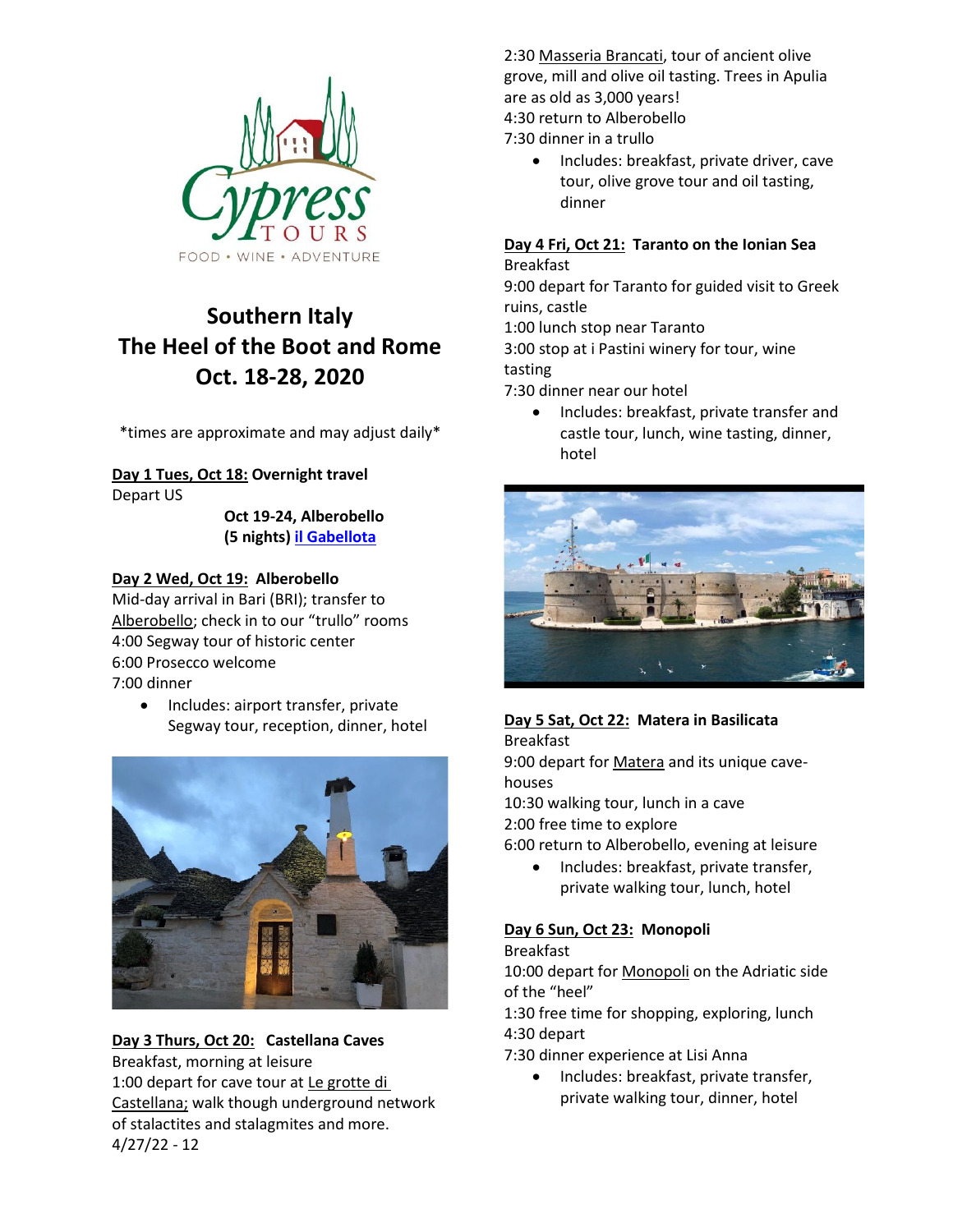### **Oct 24-28, (4 nights) [Atlante Star Hotel,](http://www.atlantestarhotel.com/) Rome**

#### **Day 7 Mon, Oct 24: Travel to Rome** Breakfast

9:30 Pack up and depart for Bari train station 12:00 take the high-speed train to Rome (restaurant car on board or bring your own picnic)

4:00 driver picks up for transfer to hotel; check in and relax

5:00 suggest sunset happy hour in the rooftop bar

7:30 pizza dinner at Rome's best

• Includes: breakfast, private transfer, private tour, dinner, hotel

# **Day 8 Tues, Oct 25: Rome**

Breakfast 9:00 golf cart tour of Rome's highlights 12:30 lunch 2:00 free time 5:00 walking food tour in Trastevere 7:30 evening at leisure

• Includes: breakfast, golf cart tour, food tour, hotel

# **Day 9 Wed, Oct 26: Rome**

Breakfast Day at leisure – see ideas on next page 9:30 option to attend Papal Audience at St. Peter's

5:00 pizza cooking lesson in Trastevere 7:00 dinner as prepared in class

> • Includes: breakfast, private tour, cooking lesson, dinner, hotel



# **Day 10 Thurs, Oct 27: Rome**

#### Breakfast

9:00 meet our guide for private tour of St. Peter's, Vatican Museum and Sistine Chapel Option at end to climb the cupola (~€8 per person) Spectacular 360 view of Rome, plus a look down into the sanctuary below. 1:00 afternoon, lunch at leisure

7:30 farewell dinner at local family restaurant

• Includes: breakfast, private tour, Vatican tickets, dinner, hotel

### **Day 11 Fri, Oct 28: tour ends**

## Breakfast

~8:00 depart for airport

• Includes: breakfast, private transfer

## **Tour Inclusions:**

- 5 nights, Alberobello
- 4 nights, Rome
- 4 private guided tours: Alberobello, Taranto, Monopoli, Matera, Vatican
- Private city tour of Rome via golf carts
- Walking food tour
- Admission to Castellana Caves, ancient olive Masseria,
- Private drivers and airport transfer
- Tickets for funicular (mountainside train) and chairlift on Capri
- Private sunset cruise to Positano
- Private boat to Amalfi
- Ferries to Capri and Naples
- Private cooking lesson
- Winery tour and tasting
- Olive oil tasting and tour of ancient grove, mill
- Breakfast every day
- 3 lunches (with wine, water)
- 7 dinners (with wine, water)
- Tips to guides, drivers

## **Exclusions:**

- Airfare
- Tips to hotel staff (concierge or housekeeping)